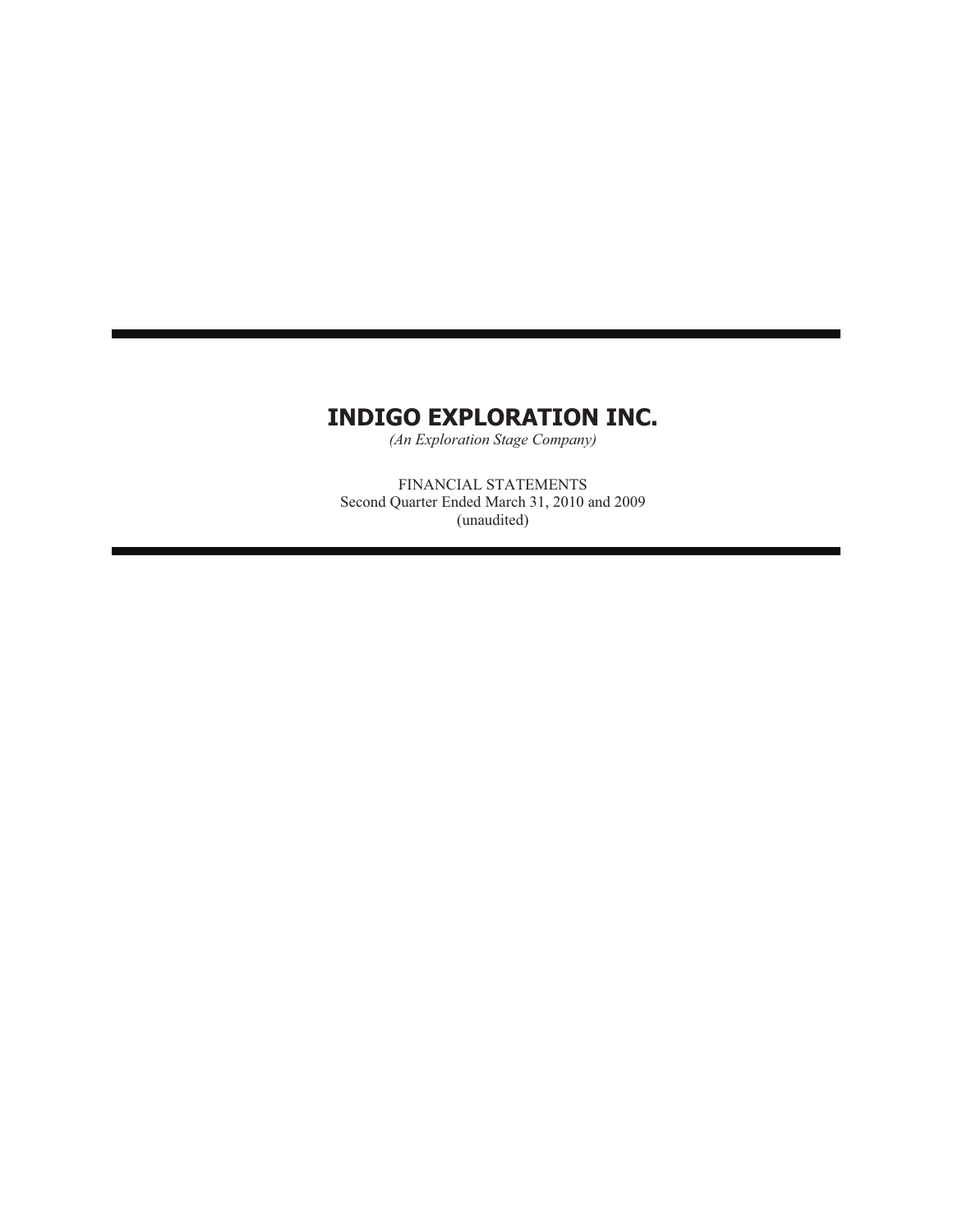#### **NOTICE OF NO AUDITOR REVIEW OF**

#### **INTERIM FINANCIAL STATEMENTS**

The accompanying unaudited interim financial statements of the Company and all information contained in the second quarter 2010 report have been prepared by and are the responsibility of the Company's management.

The Audit Committee of the Board of Directors has reviewed the financial statements and related financial reporting matters.

The Company's independent auditor has not performed a review of these financial statements in accordance with standards established by the Canadian Institute of Chartered Accountants for a review of interim financial statements by an entity's auditor.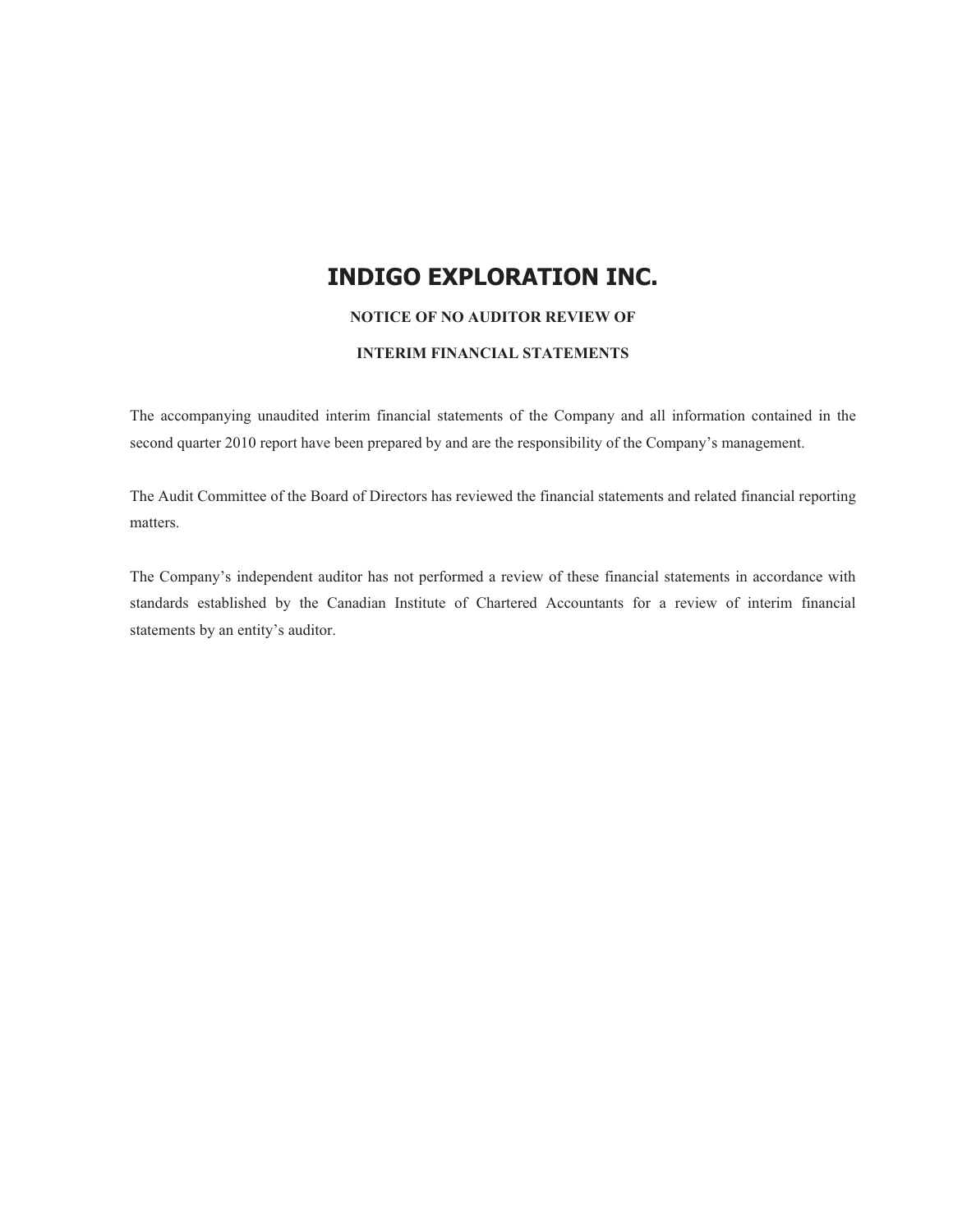# *(An Exploration Stage Company)*

### **BALANCE SHEETS**

#### **(unaudited)**

|                                                                                               |    | March 31,<br>2010                |              | September 30,<br>2009                |
|-----------------------------------------------------------------------------------------------|----|----------------------------------|--------------|--------------------------------------|
| <b>ASSETS</b>                                                                                 |    |                                  |              |                                      |
| Current<br>Cash and cash equivalents<br>GST recoverable and other receivables                 | \$ | 479,121<br>17,106                | $\mathbb{S}$ | 36,214<br>3,164                      |
| Deferred financing costs<br>Mineral property (Note 3 and Schedule 1)<br>Other assets (Note 4) |    | 496,227<br>262,542<br>3,500      |              | 39,378<br>71,268<br>260,959<br>3,500 |
|                                                                                               | \$ | 762,269 \$                       |              | 375,105                              |
| <b>LIABILITIES</b>                                                                            |    |                                  |              |                                      |
| Current<br>Accounts payable and accrued liabilities (Note 6)                                  | \$ | $21,141$ \$                      |              | 71,091                               |
| Future income tax liability                                                                   |    | 88,250                           |              | 52,000                               |
|                                                                                               |    | 109,391                          |              | 123,091                              |
| <b>SHAREHOLDERS' EQUITY</b>                                                                   |    |                                  |              |                                      |
| Share capital (Note 5)<br>Contributed surplus (Note 5)<br>Deficit                             |    | 799,543<br>132,178<br>(278, 843) |              | 365,091<br>61,818<br>(174, 895)      |
|                                                                                               |    | 652,878                          |              | 252,014                              |
|                                                                                               | S  | 762,269                          | $\mathbb{S}$ | 375,105                              |

Organization and nature of operations (Note 1)

Commitments (Notes 3 and 5)

Subsequent events (Notes 3 and 9)

### **Approved by the Board of Directors**

 *"R. Timothy Henneberry"* Director *"Paul S. Cowley"* Director

The accompanying notes are an integral part of these interim financial statements.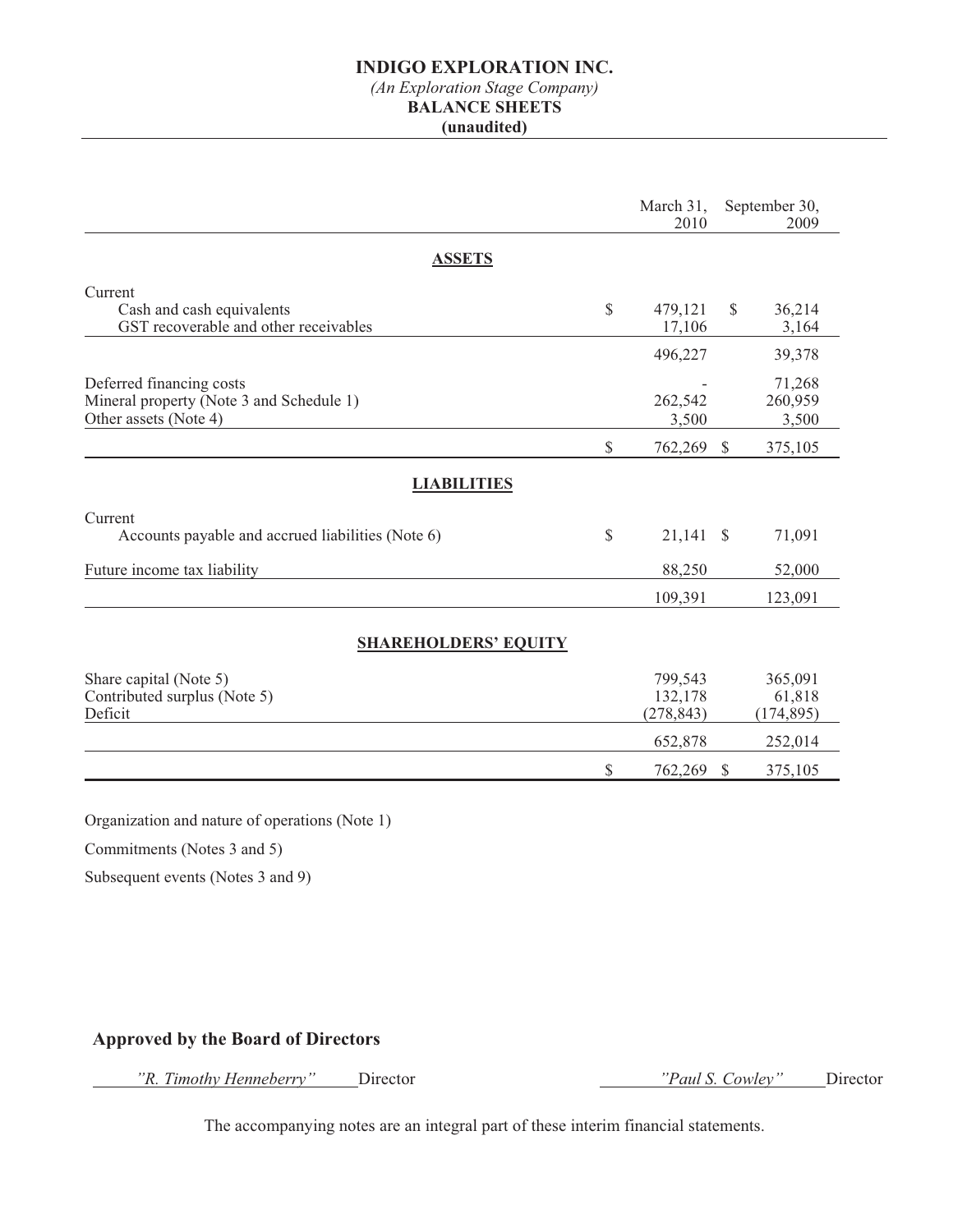### *(An Exploration Stage Company)*

## **STATEMENTS OF OPERATIONS, COMPREHENSIVE LOSS AND DEFICIT**

**(unaudited)**

|                                                                                  | Three months ended March 31, |                  |               | Six months ended March 31, |               |                  |              |                |
|----------------------------------------------------------------------------------|------------------------------|------------------|---------------|----------------------------|---------------|------------------|--------------|----------------|
|                                                                                  |                              | 2010             |               | 2009                       |               | 2010             |              | 2009           |
| General and Administrative Expenses                                              |                              |                  |               |                            |               |                  |              |                |
| Accounting and audit fees (Note 6)<br>Bank charges and interest                  | \$                           | 6,739<br>101     | <sup>\$</sup> | 262<br>57                  | \$            | 19,308<br>189    | \$           | 1,003<br>109   |
| Business investigation costs (Notes 6 and 9)<br>Consulting fees (Note 6)         |                              | 23,623<br>17,300 |               |                            |               | 23,623<br>26,250 |              | 1,050          |
| Filing fees                                                                      |                              | 16,799           |               |                            |               | 17,089           |              |                |
| Management and administration fees (Note 6)<br>Office and miscellaneous (Note 6) |                              | 2,450<br>3,351   |               | 2,961                      |               | 3,850<br>3,486   |              | 2,000<br>7,092 |
| Legal fees                                                                       |                              | 9,491            |               | 2,329                      |               | 9,491            |              | 2,329          |
| Part XII.6 interest<br>Travel and accommodation fees                             |                              | 725<br>132       |               |                            |               | 725<br>132       |              | 884            |
| Loss before other item                                                           |                              | (80,711)         |               | (5,609)                    |               | (104, 143)       |              | (14, 467)      |
| Interest income                                                                  |                              | 192              |               | $\overline{\phantom{a}}$   |               | 195              |              | 167            |
| Net loss and comprehensive loss for the period                                   |                              | (80, 519)        |               | (5,609)                    |               | (103,948)        |              | (14,300)       |
| Deficit - Beginning of period                                                    |                              | (198, 324)       |               | (66,768)                   |               | (174, 895)       |              | (58,077)       |
| Deficit - End of period                                                          | \$                           | (278, 843)       | \$            | (72, 377)                  | $\mathcal{S}$ | (278, 843)       | $\mathbb{S}$ | (72, 377)      |
| Basic and diluted loss per share                                                 | \$                           | (0.01)           | $\mathbb{S}$  | (0.00)                     | $\mathbb{S}$  | (0.01)           | $\mathbb{S}$ | (0.00)         |
| Weighted average number of shares                                                |                              | 10,328,484       |               | 6,420,709                  |               | 8,051,585        |              | 6,420,709      |

The accompanying notes are an integral part of these interim financial statements.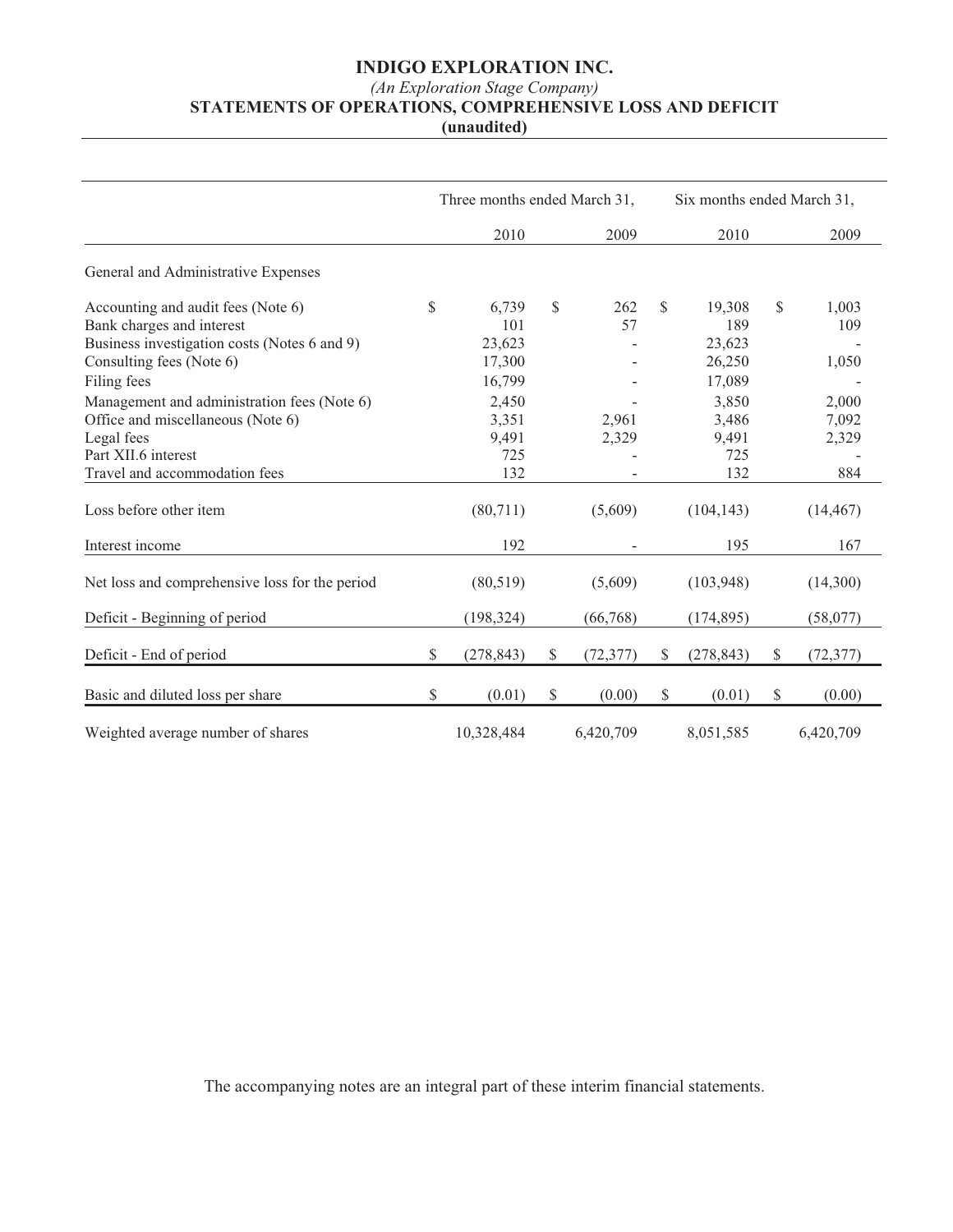### *(An Exploration Stage Company)*  **STATEMENTS OF CASH FLOWS**

**(unaudited)**

|                                                                                                                                                   | Three months ended March 31, |                      |              |                    |              | Six months ended March 31, |               |                    |
|---------------------------------------------------------------------------------------------------------------------------------------------------|------------------------------|----------------------|--------------|--------------------|--------------|----------------------------|---------------|--------------------|
|                                                                                                                                                   |                              | 2010                 |              | 2009               |              | 2010                       |               | 2009               |
| Cash generated from (used in)                                                                                                                     |                              |                      |              |                    |              |                            |               |                    |
| <b>Operating Activities</b><br>Net loss for the period                                                                                            | $\mathbb{S}$                 | (80, 519)            | $\mathbb{S}$ | (5,609)            | $\mathbb{S}$ | (103, 948)                 | <sup>\$</sup> | (14,300)           |
| Changes in non-cash working capital items:<br>GST recoverable and other receivables<br>Accounts payable and accrued liabilities                   |                              | (8,340)<br>(20, 889) |              | (1,500)<br>(4,796) |              | (13, 942)<br>(49,950)      |               | (1,895)<br>(5,769) |
|                                                                                                                                                   |                              | (109, 748)           |              | (11,905)           |              | (167, 840)                 |               | (21,964)           |
| <b>Investing Activities</b><br>Deferred exploration expenditures                                                                                  |                              | (1,360)              |              |                    |              | (1, 583)                   |               |                    |
|                                                                                                                                                   |                              | (1,360)              |              |                    |              | (1, 583)                   |               |                    |
| <b>Financing Activities</b><br>Issuance of shares - net of costs                                                                                  |                              | 144,216              |              |                    |              | 612,330                    |               |                    |
|                                                                                                                                                   |                              | 144,216              |              |                    |              | 612,330                    |               |                    |
| Increase (decrease) in cash during the period                                                                                                     |                              | 33,108               |              | (11,905)           |              | 442,907                    |               | (21,964)           |
| Cash and cash equivalents - Beginning of period                                                                                                   |                              | 446,013              |              | 100,421            |              | 36,214                     |               | 110,480            |
| Cash and cash equivalents - End of period                                                                                                         | \$                           | 479,121              | \$           | 88,516             | \$           | 479,121                    | \$            | 88,516             |
| Cash paid for interest                                                                                                                            | $\boldsymbol{\mathcal{S}}$   |                      | \$           | $\blacksquare$     | \$           |                            | \$            |                    |
| Cash paid for income taxes                                                                                                                        | $\mathbb{S}$                 |                      | \$           |                    | \$           |                            | \$            |                    |
| Cash and cash equivalents are comprised of:<br>Cash<br>Short-term investments                                                                     |                              | 79,121<br>400,000    |              | 88,516             |              | 79,121<br>400,000          |               | 88,516             |
|                                                                                                                                                   |                              | 479,121              |              | 88,516             |              | 479,121                    |               | 88,516             |
| Supplemental non-cash financing information<br>400,000 agents' warrants issued by the Company<br>(Note 5) pursuant to the Initial Public Offering |                              |                      |              |                    |              | 23,027                     |               |                    |
| 26,000 finders' warrants issued by the Company<br>(Note 5) pursuant to a private placement                                                        |                              | 926                  |              |                    |              | 926                        |               |                    |

The accompanying notes are an integral part of these interim financial statements.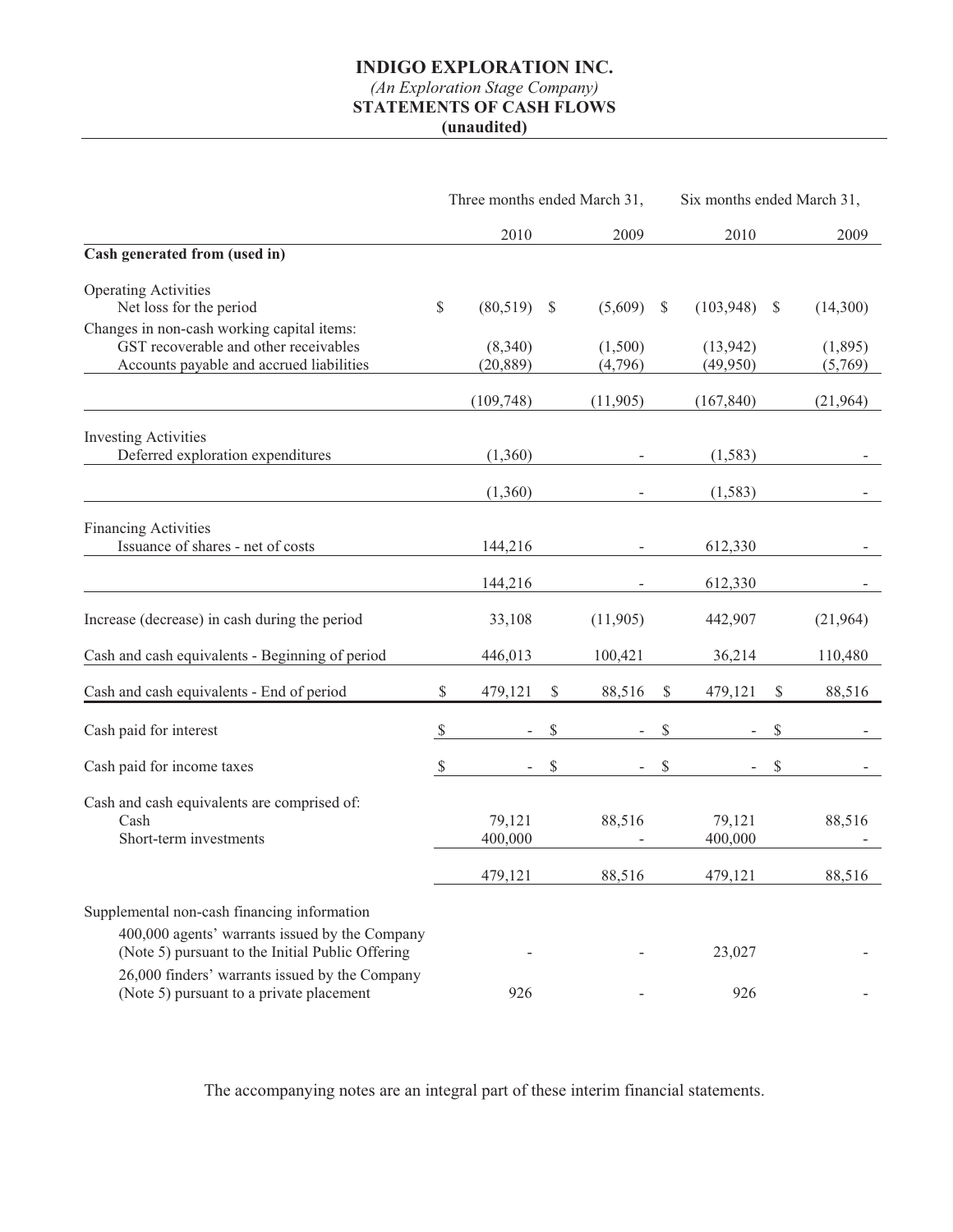#### **INDIGO EXPLORATION INC.**  *(An Exploration Stage Company)*  **NOTES TO THE FINANCIAL STATEMENTS**  March 31, 2010 **(unaudited)**

### **1 ORGANIZATION AND NATURE OF OPERATIONS**

Indigo Exploration Inc. ("the Company") was incorporated on February 29, 2008 under the Business Corporations Act of British Columbia. The Company is listed for trading on the TSX Venture Exchange under the symbol "IXI".

The Company's principal activities include the acquisition, exploration and development of mineral properties. The Company is currently conducting exploration and development activities in the Province of British Columbia, Canada. The recoverability of amounts shown as mineral properties is dependent upon the conversion of mineral resources to economically recoverable reserves, the Company's ability to obtain financing to develop the properties, and the ultimate realization of profits through future production or sale of the properties.

These unaudited financial statements have been prepared in accordance with generally accepted accounting principles applicable to a going concern, which assumes that the Company will be able to meet its obligations and continue its operations for its next fiscal year. Realization values may be substantially different from carrying values as shown and these financial statements do not give effect to adjustments that would be necessary to the carrying values and classification of assets and liabilities should the Company be unable to continue as a going concern. At March 31, 2010, the Company had not yet achieved profitable operations, had an accumulated deficit of \$278,843 (September 30, 2009 - \$174,895) since inception and expects to incur further losses in the development of its business. The Company's ability to continue as a going concern is dependent upon the discovery of economically recoverable reserves, its ability to obtain the necessary financing to develop the properties and to meet its ongoing levels of corporate overhead and commitments, keep its property in good standing and discharge its liabilities as they come due. Although the Company has been successful in the past in obtaining financing, there is no assurance that it will be able to obtain adequate financing in the future or that such financing will be on terms advantageous to the Company. Subsequent to March 31, 2010, the Company completed a flow-through private placement of 250,000 shares at a price of \$0.30 per share for gross proceeds of \$75,000 (Note 9).

### **2 SIGNIFICANT ACCOUNTING POLICIES**

These unaudited interim financial statements have been prepared by the Company in accordance with Canadian generally accepted accounting principles ("GAAP"), following accounting policies consistent with the Company's audited financial statements and notes thereto for the year ended September 30, 2009. These financial statements do not include all the disclosures required by GAAP for annual financial statements and should be read in conjunction with the most recent audited financial statements of the Company. Because a precise determination of many assets and liabilities is dependent upon future events, the preparation of financial statements for a period necessarily involves the use of estimates which have been made using careful judgement. Actual results may vary from these estimates.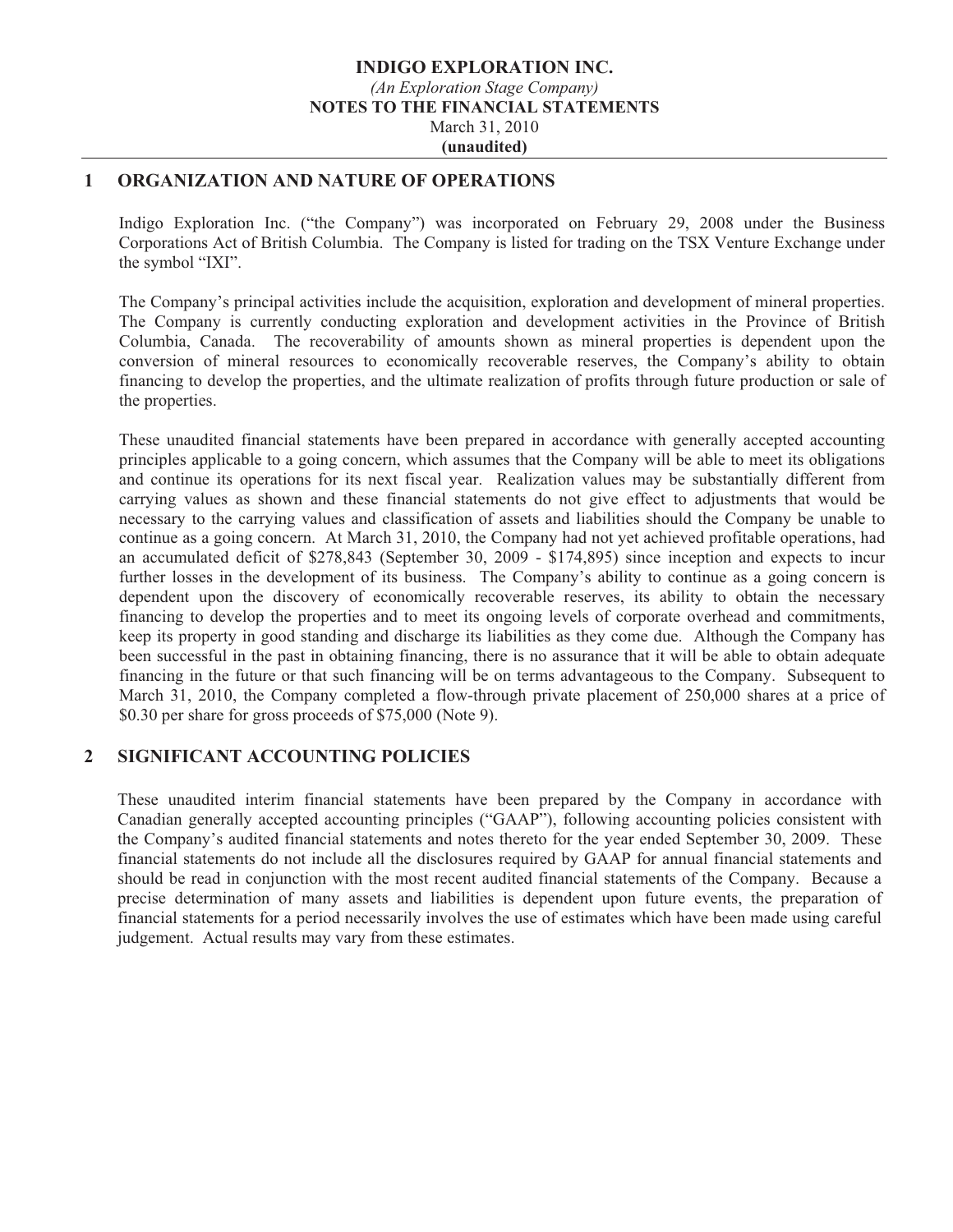#### **INDIGO EXPLORATION INC.**  *(An Exploration Stage Company)*  **NOTES TO THE FINANCIAL STATEMENTS**  March 31, 2010 **(unaudited)**

### **3 SIGNIFICANT ACCOUNTING POLICIES – (cont'd)**

#### a) Recently adopted accounting policies

#### *Cash and cash equivalents*

Cash and cash equivalents include cash and highly liquid investments that are readily convertible to known amounts of cash and which are subject to an insignificant risk of change in value.

#### *Broker warrants and warrants*

Warrants issued to agents or brokers in connection with a financing are recorded at fair value and charged to issue costs associated with the offering with an offsetting credit to contributed surplus in shareholders' equity.

Warrants included in units offered to subscribers in connection with financings are recorded at the residual value in contributed surplus in shareholders' equity with an offsetting reduction in the value ascribed the shares issued in the units.

Proceeds of the exercise of these warrants are credited to share capital together with the corresponding amount, if any, of the original warrant charge included in contributed surplus.

#### *Business combinations, consolidated financial statements and non-controlling interest*

Effective October 1, 2009, the Company elected to early adopt CICA Handbook Section 1582, "Business Combinations", Section 1601, "Consolidated Financial Statements", and Section 1602, "Non-controlling Interests". These sections replace the former CICA Handbook Section 1581, "Business Combinations" and Section 1600, "Consolidated Financial Statements" and establish a new section for accounting for a non-controlling interest in a subsidiary.

CICA Handbook Section 1582 establishes standards for the accounting for a business combination and states that all assets and liabilities of an acquired business will be recorded at fair value. Obligations for contingent consideration and contingencies will also be recorded at fair value at the acquisition date. The standard also states that acquisition-related costs will be expensed as incurred and that restructuring charges will be expensed in the periods after the acquisition date. It provides the Canadian equivalent to International Financial Reporting Standard ("IFRS") 3, "Business Combinations" (January 2008).

CICA Handbook Section 1601 establishes standards for the preparation of consolidated financial statements.

CICA Handbook Section 1602 establishes standards for accounting for a non-controlling interest in a subsidiary in the preparation of consolidated financial statements subsequent to a business combination. It is equivalent to the corresponding provisions of International Financial Reporting Standard IAS 27, "Consolidated and Separate Financial Statements" (January 2008).

To date there has been no impact on the Company's financial statements as a result of the adoption of these sections.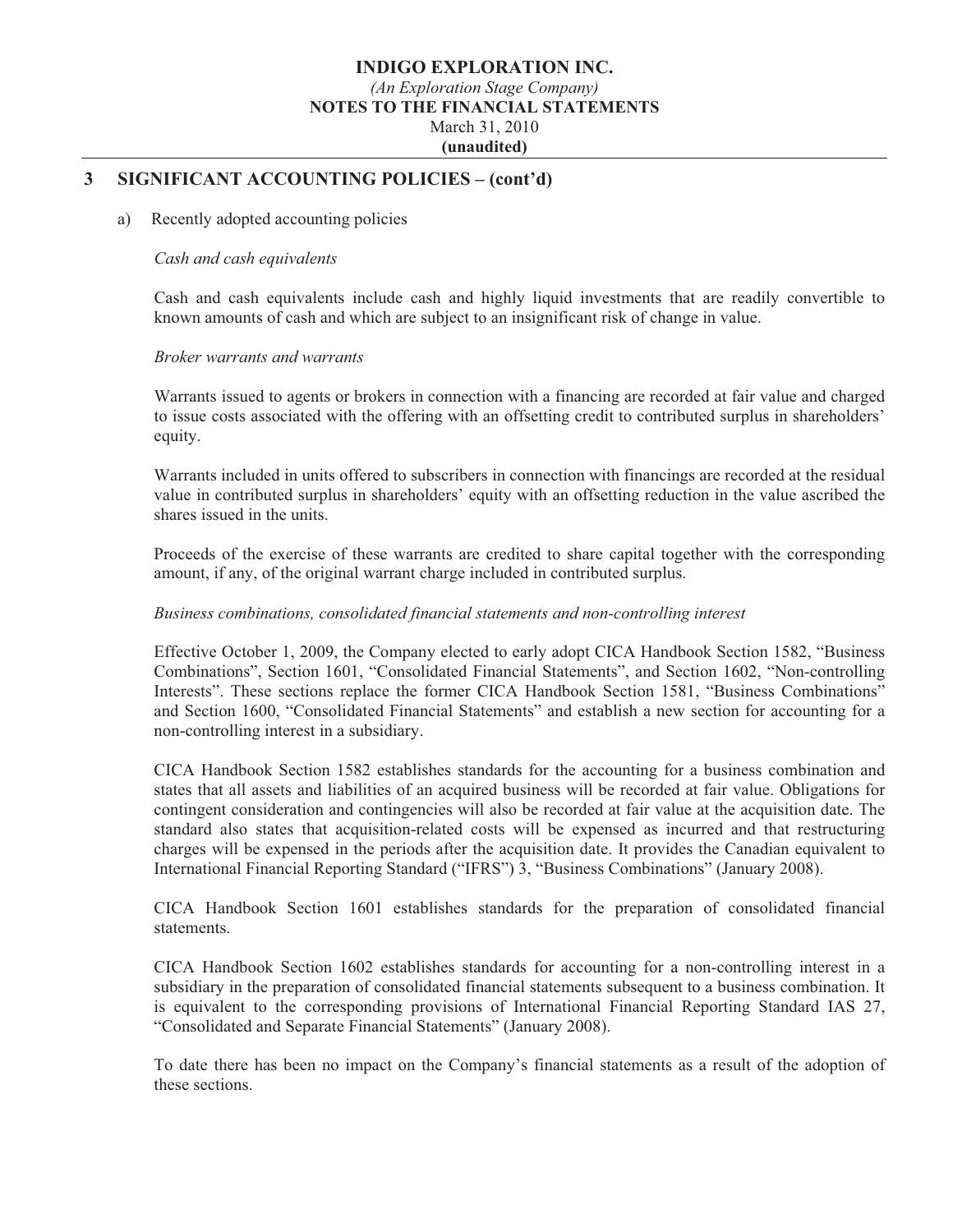### **2 SIGNIFICANT ACCOUNTING POLICIES – (cont'd)**

b) Future Accounting Changes

*International Financial Reporting Standards ("IFRS")* 

In 2006, the Canadian Accounting Standards Board ("AcSB") published a new strategic plan that will significantly affect financial reporting requirements for Canadian companies. The AcSB strategic plan outlines the convergence of Canadian GAAP with IFRS over an expected five year transitional period. In February 2008, the AcSB announced that 2011 is the changeover date for publicly-listed companies to use IFRS, replacing Canada's own GAAP. The date is for interim and annual financial statements relating to fiscal years beginning on or after January 1, 2011. The transition date of October 1, 2011 will require the restatement for comparative purposes of amounts reported by the Company for the year ended September 30, 2011. The Company has begun an internal diagnostic review to understand, identify and assess the overall effort required to produce financial information under IFRS, however, at this time, the financial reporting impact of the transition to IFRS cannot be reasonably estimated.

### **3 MINERAL PROPERTY (Schedule 1)**

Title to mineral properties involves certain inherent risks due to the difficulties of determining the validity of certain claims as well as the potential for problems arising from the frequently ambiguous conveyancing history characteristic of many mineral properties. The Company has investigated title to its mineral property and, to the best of its knowledge, title to its property is in good standing.

#### **Fredy Creek**

Pursuant to the terms of an option agreement dated May 1, 2008 and amended on April 23, 2009, July 1, 2009 and April 13, 2010, the Company acquired the right to earn a 100% interest in twelve (12) mineral claims ("the Fredy Creek Project") located in the Cariboo Mining Division in the Province of British Columbia.

The Company has the right to earn a 100% interest in the Fredy Creek Project by paying consideration as follows:

- i) issuing an aggregate of 4,000,000 shares of the Company to the vendor as to:
	- A. 500,000 shares upon signing this agreement (issued at the fair value of \$30,000);
		- B. an additional 750,000 shares on or before June 30, 2010;
		- C. an additional 1,000,000 shares on or before May 1, 2011; and
		- D. an additional 1,750,000 shares on or before May 1, 2012
- ii) completing exploration expenditures on the Property in the amount of \$2,000,000 as follows:
	- A. \$200,000 on or before June 30, 2010 (incurred);
	- B. an additional \$300,000 on or before May 1, 2011;
	- C. an additional \$500,000 on or before May 1, 2012; and
	- D. an additional \$1,000,000 on or before May 1, 2013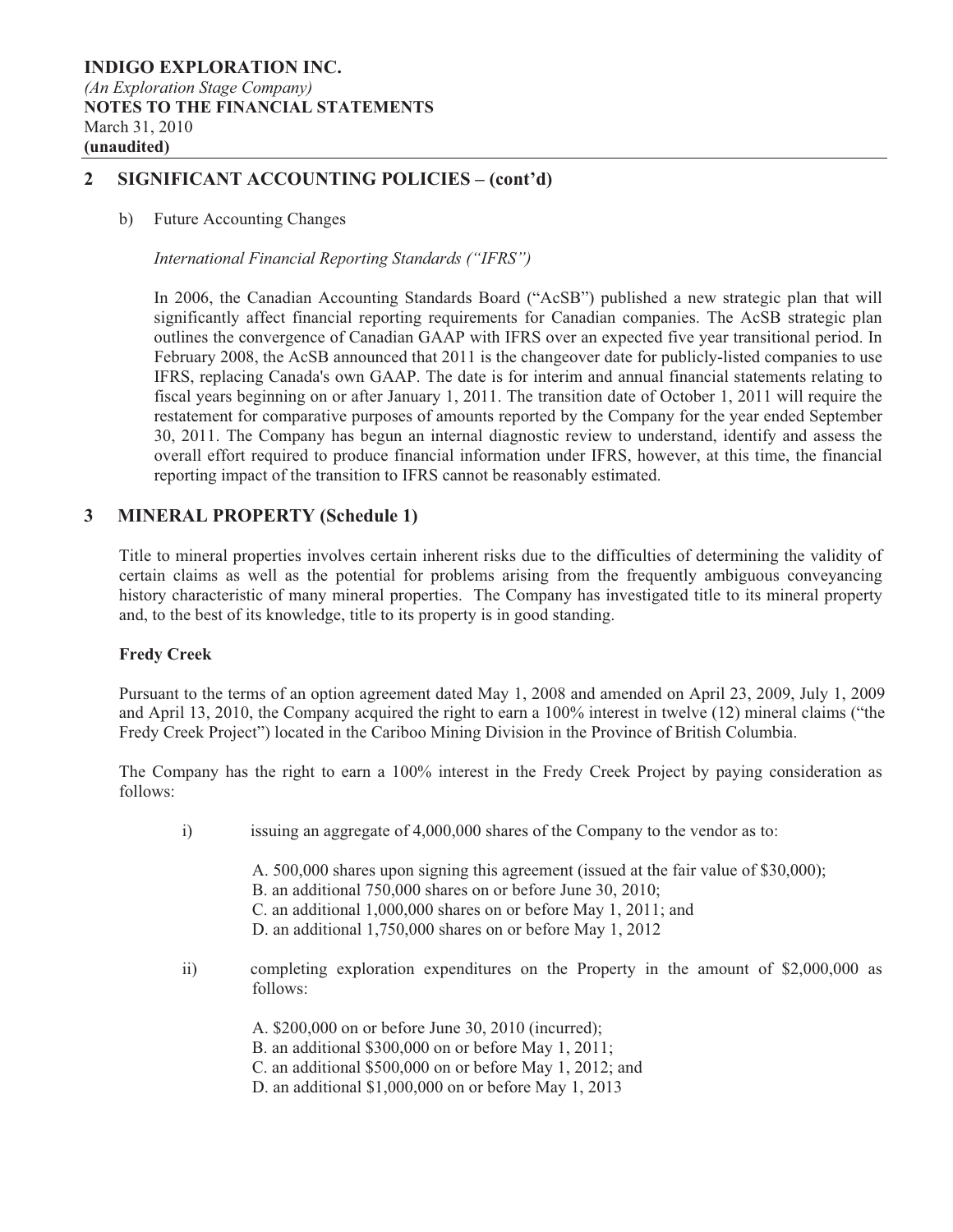### **3 MINERAL PROPERTY (Schedule 1) – (cont'd)**

The vendor also retained a net smelter royalty of 2% on all mineral products extracted from the property. The Company has the right to repurchase 50% of the net smelter royalty (1%) for \$1,000,000.

### **4 OTHER ASSETS**

|                  | March 31,<br>2010 | September 30,<br>2009 |
|------------------|-------------------|-----------------------|
| Reclamation bond | 3,500             | 3,500                 |

The reclamation bond was posted with the Province of British Columbia with respect to the estimated cost to reclaim the Company's exploration sites located in British Columbia.

### **5 SHARE CAPITAL**

#### **Authorized:**

Unlimited common shares without par value

a) Common shares issued and outstanding and contributed surplus:

|                                                                      | Number of<br><b>Shares</b> | <b>Share Capital</b><br>Amount |    | Contributed<br><b>Surplus</b><br><b>Amount</b> |
|----------------------------------------------------------------------|----------------------------|--------------------------------|----|------------------------------------------------|
| Balance – September 30, 2009                                         | 5,780,706 \$               | 327,602 \$                     |    | 99,307                                         |
| Issued:<br>For cash<br>Pursuant to Initial Public Offering           | 4,000,000                  | 600,000                        |    |                                                |
| Less issue $costs - cash$                                            |                            | (190, 899)                     |    |                                                |
| - agent's warrants<br>Pursuant to private placement                  | 580,000                    | (23,027)<br>145,000            |    | 23,027                                         |
| Allocation to warrants<br>Less issue $costs - cash$                  |                            | (8,918)<br>(13,039)            |    | 8,918                                          |
| - agent's warrants<br>Less: Future income tax on flow-through shares |                            | (926)<br>(36,250)              |    | 926                                            |
| Balance – March 31, 2010                                             | 10,360,706                 | 799,543                        | -S | 132,178                                        |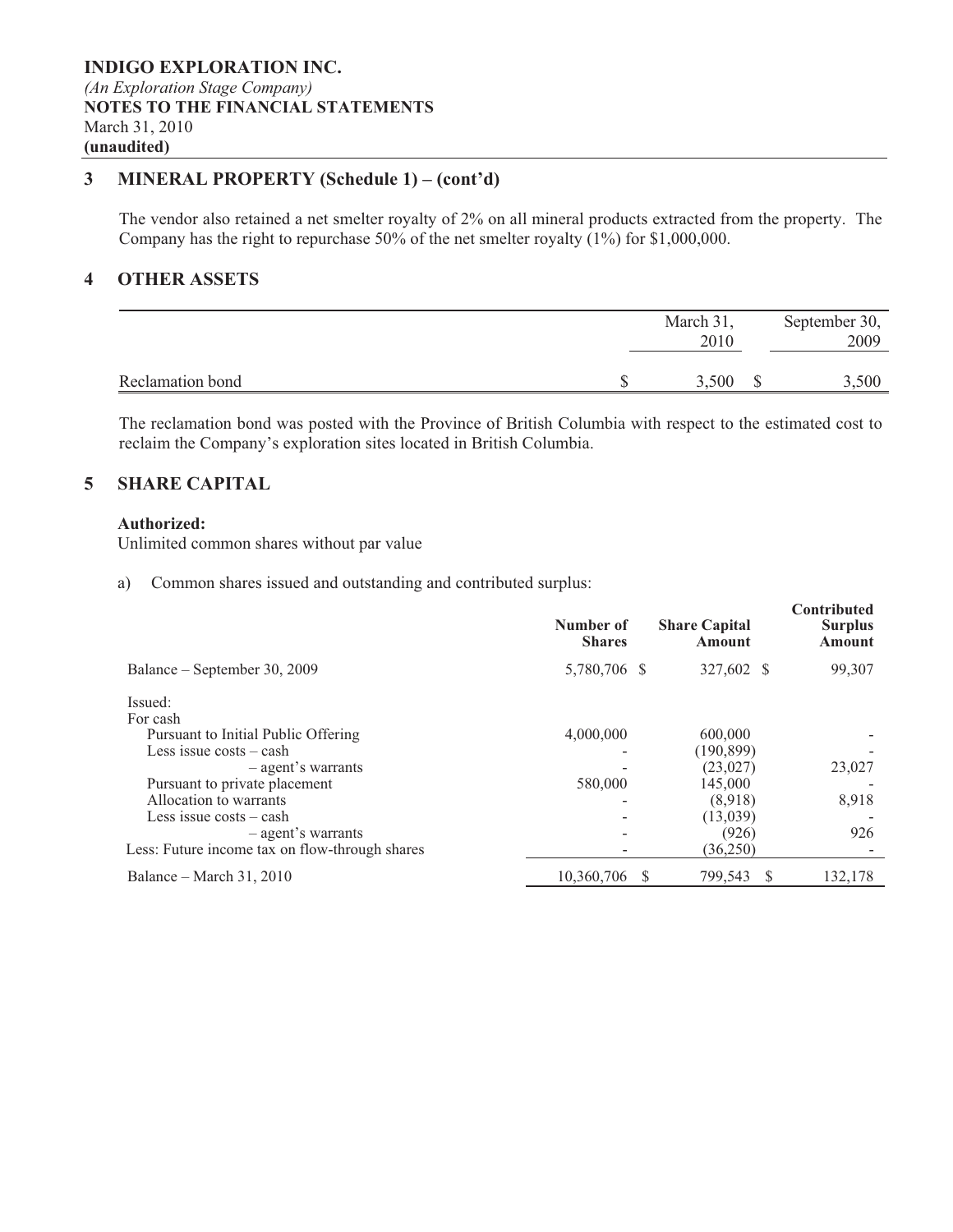#### **INDIGO EXPLORATION INC.**  *(An Exploration Stage Company)*  **NOTES TO THE FINANCIAL STATEMENTS**  March 31, 2010 **(unaudited)**

### **5 SHARE CAPITAL – (cont'd)**

b) Financings:

Pursuant to an agency agreement with Union Securities Ltd. (the "Agent") the Company filed a prospectus in British Columbia, Alberta and Ontario with respect to its Initial Public Offering ("IPO") for 4,000,000 common shares at a price of \$0.15 per share for gross proceeds of \$600,000. The IPO closed on December 29, 2009 and the Company began trading on the TSX Venture Exchange ("TSXV") under the symbol "IXI" on December 31, 2009. In connection with the IPO, the Company paid the Agent a commission of \$60,000 and paid a corporate finance fee of \$16,000. The Agent was reimbursed for its legal fees and disbursements of \$17,962. The Company also issued the Agent share purchase warrants to purchase up to 400,000 common shares, at \$0.15 per share, exercisable up to December 31, 2010. A value of \$23,027 has been attributed to these agent's warrants using the Black-Scholes option pricing model and has been credited to contributed surplus in shareholders' equity. The assumptions used in the option pricing model are as follows: risk-free interest rate  $-0.28\%$ ; expected life  $-1.0$  years; expected volatility  $-100\%$ ; and expected dividends  $-$  nil.

The Company incurred other cash issue costs of \$96,937.

On January 6, 2010, the Company closed a non-brokered flow-through private placement of 580,000 units at \$0.25 per unit for gross proceeds of \$145,000. Each unit is comprised of one common share and onehalf of one common share purchase warrant. Each whole warrant entitles the holder thereof to purchase an additional common share of the Company at \$0.35 per share up to January 6, 2011. A residual value of \$8,918 has been attributed to the warrants. The Company incurred other cash issue costs of \$13,039. The Company also issued finders warrants to purchase up to 26,000 common shares, at \$0.35 per share, exercisable up to January 6, 2011. A value of \$926 has been attributed to these finders' warrants using the Black-Scholes option pricing model and has been credited to contributed surplus in shareholders' equity. The assumptions used in the option pricing model are as follows: risk-free interest rate  $-0.28\%$ ; expected life – 1.0 years; expected volatility –  $100\%$ ; and expected dividends – nil.

c) Commitments:

#### **Stock option plan**

The Company has a stock option plan (the "Plan") whereby the maximum number of shares reserved for issue under the plan shall not exceed 10% of the outstanding common shares of the Company, as at the date of the grant. The maximum number of common shares reserved for issue to any one person under the Plan cannot exceed 5% of the issued and outstanding number of common shares at the date of the grant and the maximum number of common shares reserved for issue to a consultant or a person engaged in investor relations activities cannot exceed 2% of the issued and outstanding number of common shares at the date of the grant. The exercise price of each option granted under the plan may not be less than the Discounted Market Price (as that term is defined in the policies of the TSX Venture Exchange ("TSXV")).

Options may be granted for a maximum term of ten (10) years from the date of the grant, are nontransferable and expire within 90 days of termination of employment or holding office as director or officer of the Company and, in the case of death, expire within one year thereafter. Upon death, the options may be exercised by legal representation or designated beneficiaries of the holder of the option.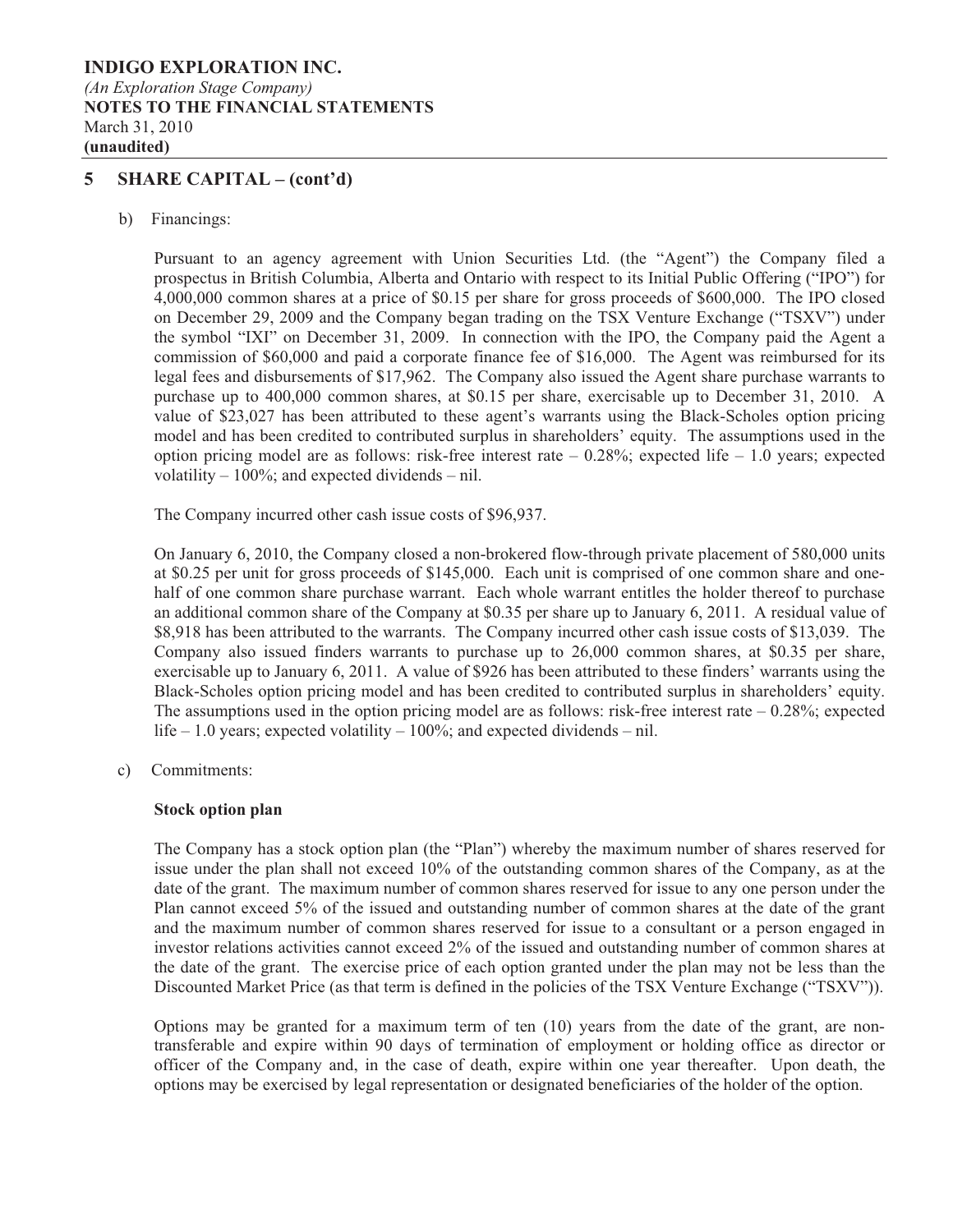### **5 SHARE CAPITAL – (cont'd)**

c) Commitments – (cont'd):

There were no changes in share purchase options during the six-month period ended March 31, 2010. The balance outstanding and related information at September 30, 2009 and March 31, 2010 is as follows:

|                             |           | Weighted |          |  |  |  |
|-----------------------------|-----------|----------|----------|--|--|--|
|                             |           | Average  | Weighted |  |  |  |
|                             | Number of | Exercise | Average  |  |  |  |
|                             | Options   | Price    | Life     |  |  |  |
| Balance, September 30, 2009 | 550,000   | \$0.15   | 4.95     |  |  |  |
| Balance, March 31, 2010     | 550,000   | \$0.15   | 4.45     |  |  |  |

At March 31, 2010, the following share purchase options were outstanding entitling the holder thereof the right to purchase one common share for each option held:

|         | Exercise |                    |
|---------|----------|--------------------|
| Number  | Price    | <b>Expiry Date</b> |
|         |          |                    |
| 550,000 | \$0.15   | September 15, 2014 |

During the six-month periods ended March 31, 2010 and 2009, the Company did not record any stockbased compensation expense.

#### **Warrants**

Changes in share purchase warrants during the six-month period ended March 31, 2010 are as follows:

|                                       | Number of<br>Warrants | Weighted<br>Average<br>Exercise<br>Price | Weighted<br>Average<br>Life |
|---------------------------------------|-----------------------|------------------------------------------|-----------------------------|
| Balance, September 30, 2009<br>Issued | 716,000               | \$0.24                                   | ۰                           |
| Balance, March 31, 2010               | 716,000               | \$0.24                                   | 0.76                        |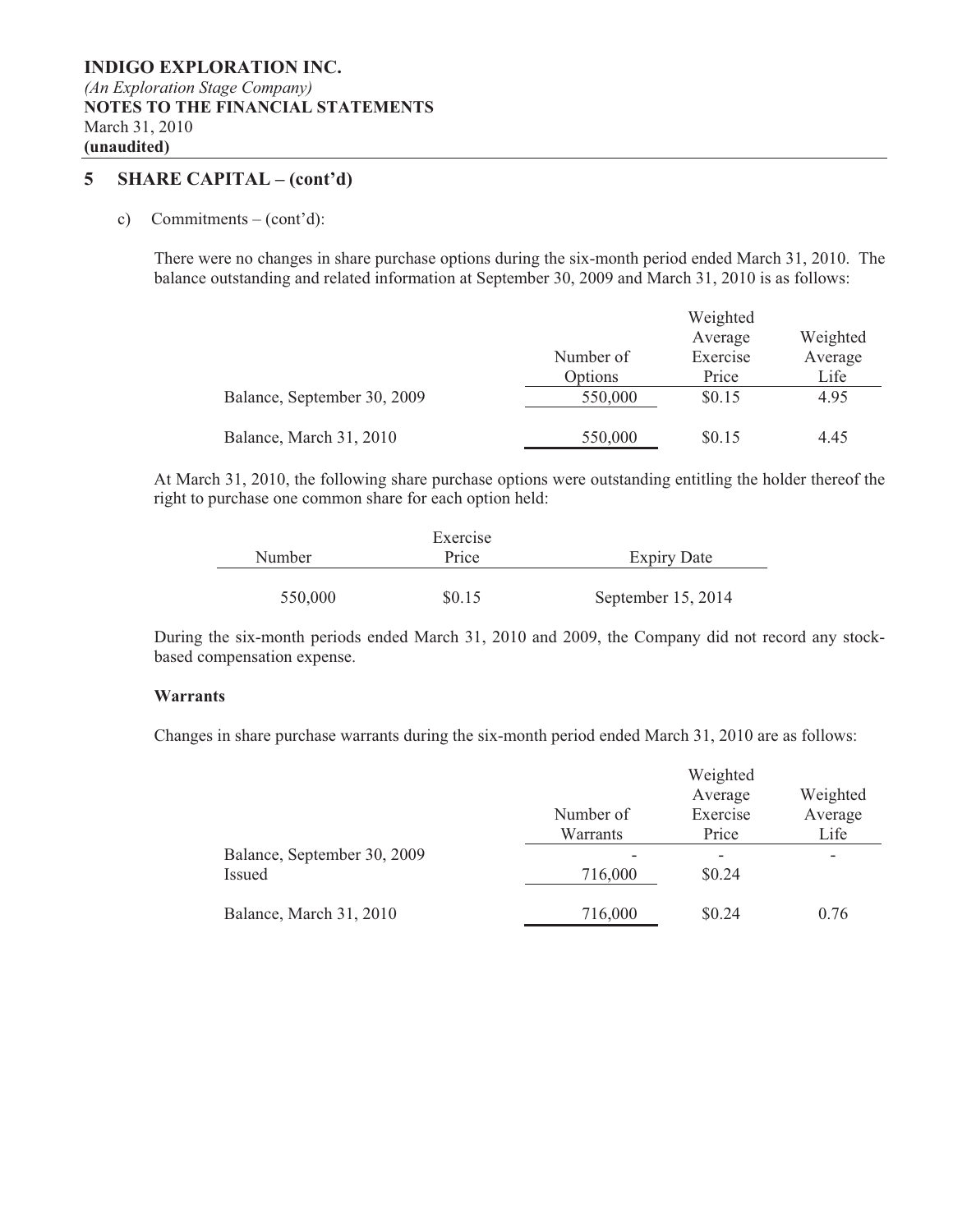### **5 SHARE CAPITAL – (cont'd)**

c) Commitments – (cont'd):

At March 31, 2010, the following share purchase warrants were outstanding entitling the holder thereof the right to purchase one common share for each warrant held:

| Number  | Exercise<br>Price | <b>Expiry Date</b> |
|---------|-------------------|--------------------|
| 400,000 | \$0.15            | December 31, 2010  |
| 316,000 | \$0.35            | January 6, 2011    |
| 716,000 |                   |                    |

#### d) Flow-through shares

During the six-month period ended March 31, 2010, the Company entered into flow-through subscription agreements to issue an aggregate of 580,000 flow-through units at \$0.25 per unit for gross proceeds of \$145,000. The Company must incur qualifying expenditures in this amount before December 31, 2010. Effective December 31, 2009, the Company renounced these expenditures to subscribers and these expenditures will not be available to the Company for future deduction from taxable income.

e) Escrow shares

Pursuant to the IPO, on December 29, 2009, 2,259,043 common shares of the Company were placed into escrow. These escrow shares will be released as to ten percent (10%) on December 30, 2009 (released) and an additional fifteen percent (15%) tranches at six month intervals over a 36 month period with the final tranche being released on December 30, 2012. As at March 31, 2010, 2,033,139 (September 30, 2009 – nil) common shares remained in escrow.

### **6 RELATED PARTY TRANSACTIONS**

The Company incurred the following expenditures charged by directors and officers of the Company and companies controlled by directors and officers of the Company:

|                                    |   | Three months ended March 31, |    |      | Six months ended March 31, |        |   |       |
|------------------------------------|---|------------------------------|----|------|----------------------------|--------|---|-------|
|                                    |   | 2010                         |    | 2009 | 2010                       |        |   | 2009  |
|                                    |   |                              |    |      |                            |        |   |       |
| Accounting fees                    | S | 8,388                        | \$ | 262  | S                          | 15,458 | S | 1,003 |
| Business investigation costs       |   | 9,600                        |    | -    |                            | 9,600  |   |       |
| Consulting fees                    |   | 9,800                        |    |      |                            | 18,750 |   | 1,050 |
| Management and administration fees |   |                              |    |      |                            |        |   | 2,000 |
|                                    |   | 27,788                       | S  | 262  |                            | 43,808 | S | 4,053 |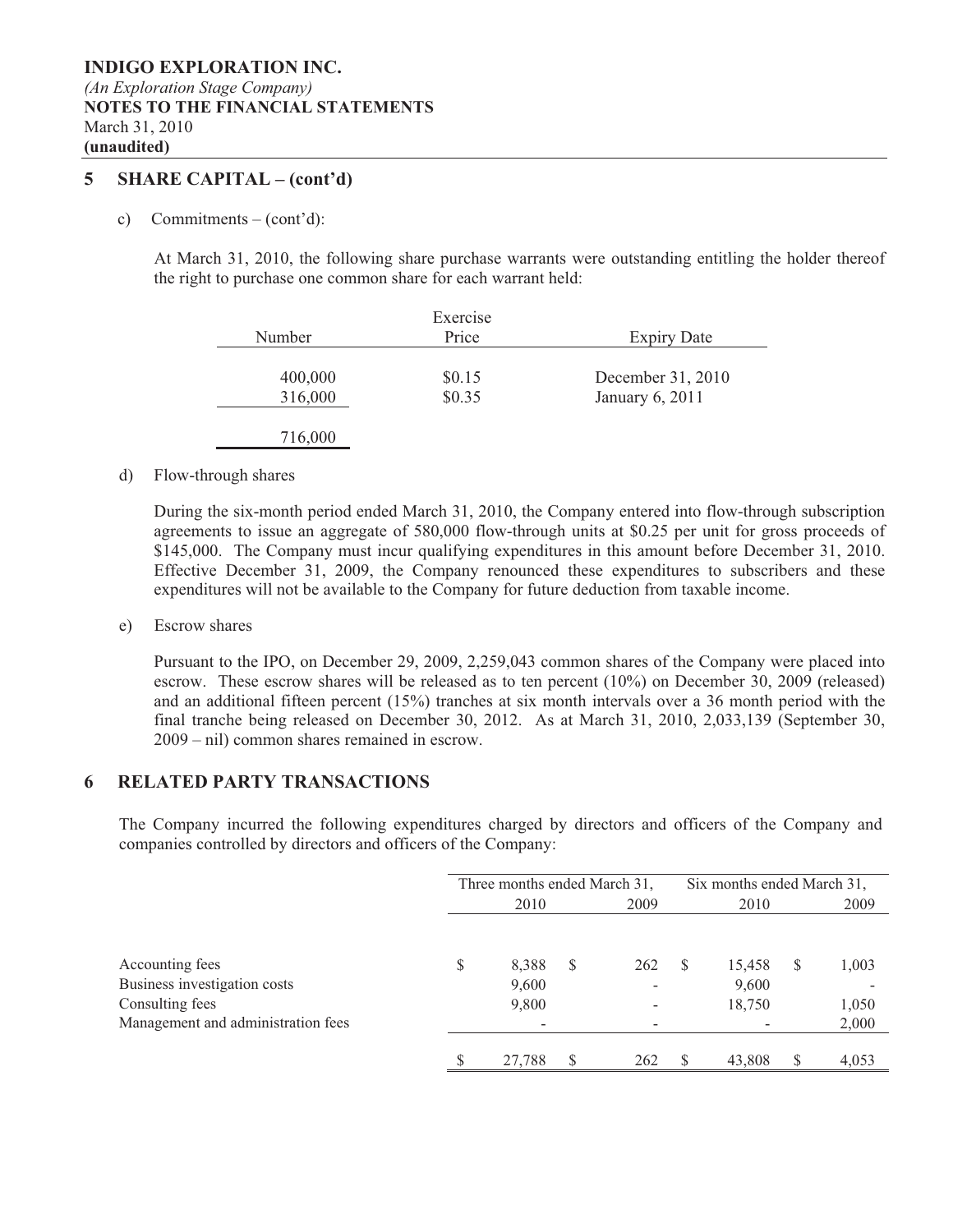### **6 RELATED PARTY TRANSACTIONS**

These expenditures were measured at the exchange amount which is the amount agreed upon by the transacting parties.

As at March 31, 2010, accounts payable and accrued liabilities includes an amount of \$578 (September 30, 2009 - \$6,463) due companies controlled by directors and officers of the Company.

### **7 MANAGEMENT OF CAPITAL**

The Company's objectives when managing capital are to safeguard its ability to continue as a going concern to pursue the development of its mineral properties and to maintain a flexible capital structure which optimizes the cost of capital within a framework of acceptable risk. In the management of capital, the Company includes the components of shareholders' equity as well as cash.

The Company manages the capital structure and makes adjustments to it in light of changes in economic conditions and the risk characteristics of the underlying assets. To maintain or adjust its capital structure, the Company may issue new shares, issue debt, acquire or dispose of assets or adjust the amount of cash.

The Company is dependent on the capital markets as its primary source of operating capital and the Company's capital resources are largely determined by the strength of the junior resource markets and by the status of the Company's projects in relation to these markets, and its ability to compete for investor support of its projects.

The Company is not subject to any capital requirements imposed by a regulator.

### **8 FINANCIAL INSTRUMENTS**

#### **Fair Value of Financial Instruments**

The Company's financial instruments consist of cash and accounts payable and accrued liabilities. The fair value of these financial instruments approximates their carrying value due to the immediate or short term maturity of these items.

The Company classifies fair values of financial instruments within a three-level hierarchy that prioritizes the inputs to fair value measurement and reflects the significance of the inputs used in making the fair value measurements. Fair values of assets and liabilities included in Level 1 are determined by reference to quoted prices in active markets for identical assets and liabilities. Assets and liabilities in Level 2 include valuations using inputs other than quoted prices for which all significant outputs are observable, either directly or indirectly. Level 3 valuations are based on inputs that are unobservable and significant to the overall fair value measurement. As at March 31, 2010, the Company had no financial instruments which are measured at fair value on a recurring bases as the fair value of financial instruments approximates their carrying value due to the immediate or short term maturity of these items.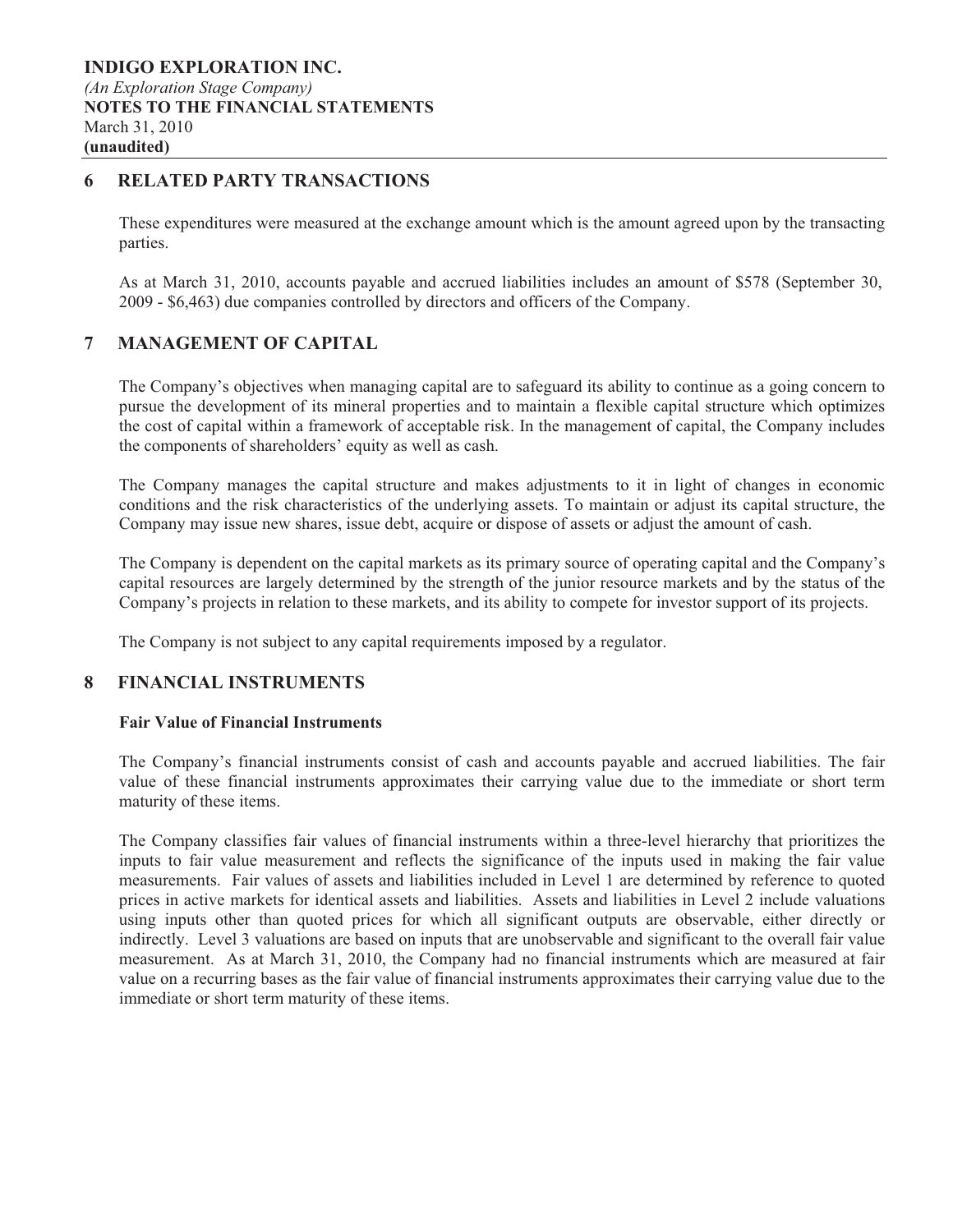### **8 FINANCIAL INSTRUMENTS – (cont'd)**

#### **Foreign Exchange Risk**

As at March 31, 2010 and September 30, 2009, all of the Company's cash was held in Canadian dollars, the Company's functional currency. The Company has no operations in foreign jurisdictions outside of Canada at this time and as such has no currency risk associated with its operations.

#### **Credit Risk**

Credit risk arises from cash held with banks and financial institutions. The maximum exposure to credit risk is equal to the carrying value of the financial assets. The Company's cash is held with a large Canadian bank.

#### **Interest Rate Risk**

Interest rate risk is the risk that the future cash flows of a financial instrument will fluctuate because of changes in market interest rates. The risk that the Company will realize a loss is limited because at present the Company holds all of its surplus cash in an interest bearing account and has no other interest bearing financial assets or liabilities.

#### **Liquidity Risk**

The Company manages liquidity risk by maintaining sufficient cash balances to enable settlement of transactions on the due date. Accounts payable and accrued liabilities are current.

### **9 SUBSEQUENT EVENT**

#### *Flow-through Private Placement*

In April 2010, the Company closed a non-brokered private placement of 250,000 flow-through shares at \$0.30 per share for gross proceeds of \$75,000.

#### *Acquisition of Sanu Resources Burkina Faso SARL ("Sanu Burkina")*

On April 6, 2010, the Company entered into a non-binding Letter of Intent ("LOI") to acquire (the "Acquisition") all of the issued and outstanding shares of Sanu Burkina, an indirectly owned subsidiary of NGEx Resources Inc. The primary assets of Sanu Burkina consist of four gold mineral exploration permits in the Republic of Burkina Faso, West Africa. The consideration for the Acquisition is \$65,000 and 3,000,000 common shares of the Company at a deemed price of \$0.15 per share. \$30,000 was paid on signing of the LOI. The remaining \$35,000 and the 3,000,000 common shares are due on execution of a definitive agreement and closing, respectively, of the Acquisition. The number of shares to be issued at closing will be subject to readjustment if the market price of the shares is less than \$450,000 based on the 10 day average closing market price of the Company's shares on the TSXV. The proposed Acquisition is subject to entering into a definitive agreement and to TSXV approval.

During the six-month period ended March 31, 2010, the Company had incurred \$23,623 of business investigation costs in connection with due diligence procedures on the Acquisition.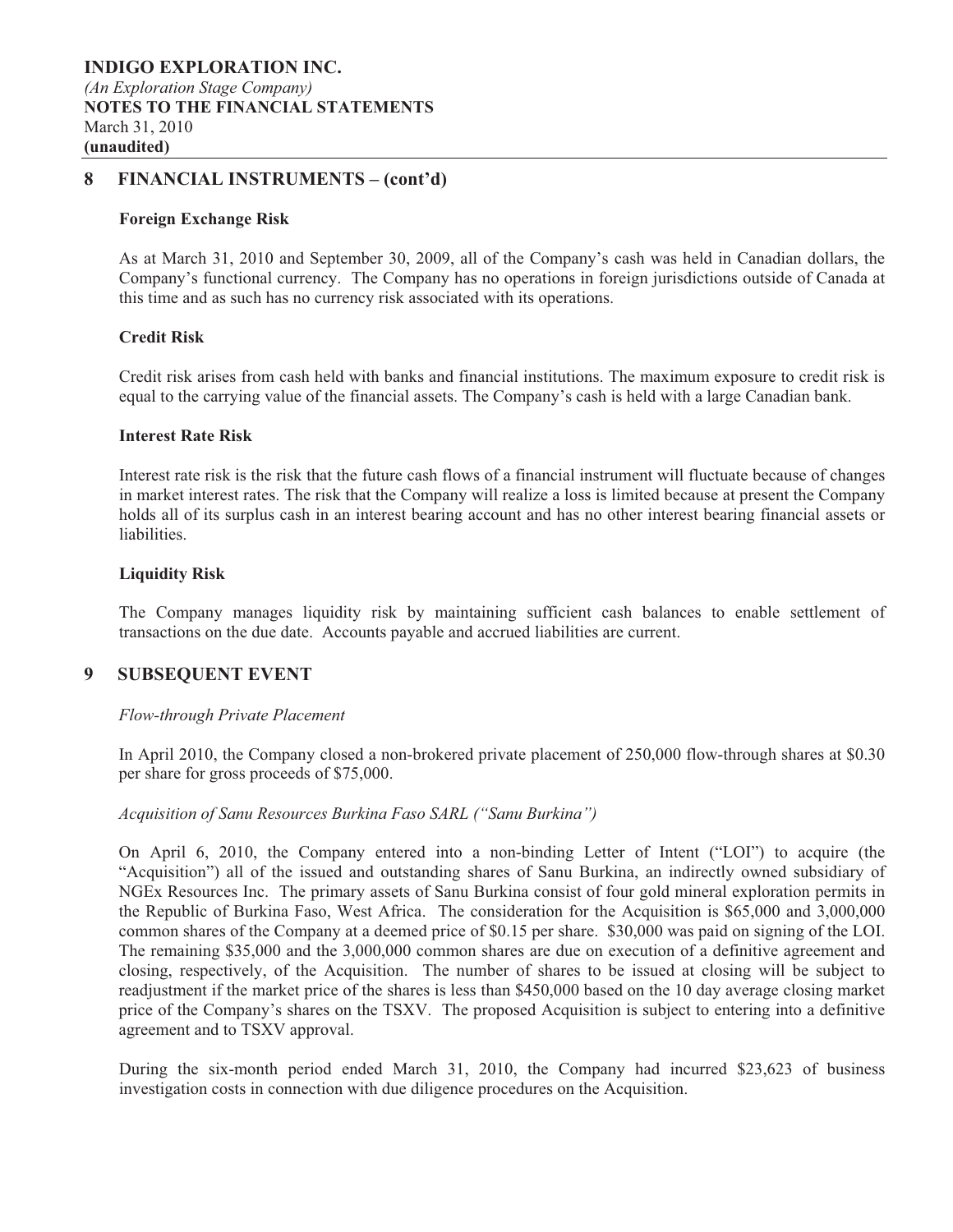### **9 SUBSEQUENT EVENT – (cont'd)**

*Moule Gold Permit, Burkina Faso* 

On May 12, 2010, the Company announced that it had entered into an option agreement to acquire a 100% interest, subject to a 1.5% net smelter return ("NSR") royalty, in the Moule Gold Permit, in western Burkina Faso, in consideration for cash payments totalling US\$410,000 over a 3 year period as follows:

- A. US\$50,000 on May 12, 2010 (paid);
- B. US\$60,000 on or before May 12, 2011;
- C. US\$100,000 on or before May 12, 2012;
- D. US\$200,000 on or before May 12, 2012.

The Company has the right to purchase the entire 1.5% NSR for US\$1,800,000.